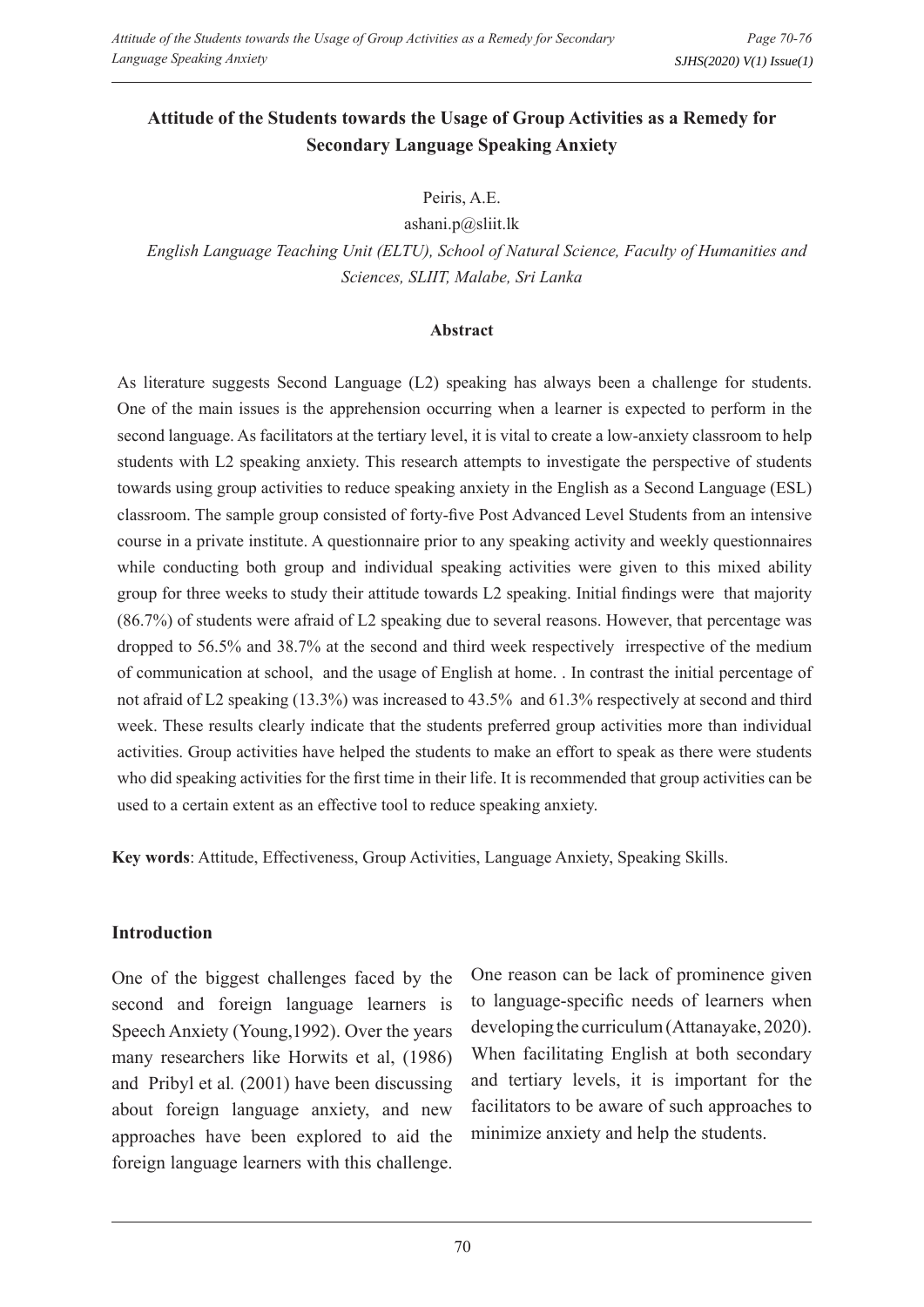# **Language Anxiety**

Language anxiety is the fear or apprehension occurring when a learner is expected to perform in the second language or the negative emotional reaction when learning or using a second language (Gardner and MacIntyre, 1993). McCroskey and Beatty (1986) add to this interpretation, and they highlight the effects of Communication Apprehension. Woodrow (2006) further highlights the debilitating effect anxiety causes in a learners' speaking capability. Such speakers tend to avoid communication and as a result, they will lose the opportunity to experience the practice that is required to develop true competence in the language. McCroskey and Beatty (1986) and Daubney (2005) add to this by saying that the negative anxiety weakens the students' resolve, creates doubts, encourages them to run away and debilitates. According to Woodrow (2006), oral presentations and performing in front of a class are the most reported stressors in class situations. Thus, it is vital to explore methods to reduce L2 speech anxiety irrespective of the context to help the students.

# **Remedies to aid speech anxiety**

Teaching methodologies like Community Language learning can be used to help anxiety and to create a supportive environment. On the other hand, researchers have been investigating new remedies to help Speech anxiety. Some major treatment approaches include cognitive-oriented treatments,and systematic desensitization (Wolpe, 1958). Other than these treatments, different methods have been suggested throughout the years to create a low-anxiety classroom. Language games are one such method. Games can be used to create interest, motivate students, encourage participation, and reduce language anxiety (Saunders & Daniel, 1985). As Young (1992) had discussed having students discuss in small groups or pairs, using relaxation techniques, deep breathing, meditation and music can be used to reduce anxiety in the classroom.

Among these methods, the effective usage of group activities has been discussed (Young, 1992; Neer & Kirchner,1991). As observed over the years, there is a reluctance among students to participate in group activities actively and equally, especially the students with speech anxiety do not actively participate in such activities. As facilitators, it is vital to know the attitude of the students towards the usage of group activities as a remedy for L2 speaking anxiety in order to help them better.

In view of the above explanation, the objective of this research is to investigate the attitude of the students towards the usage of Group Activities as a remedy for Speaking Anxiety.

# **Materials and Methods Sample**

To collect data, a sample group of forty-five Post Advanced Level Students who have got registered for an Intensive course to read for a degree were randomly selected. They were from a mixed ability ESL class. This sample group was selected because they were just after their secondary education and were not exposed to tertiary education.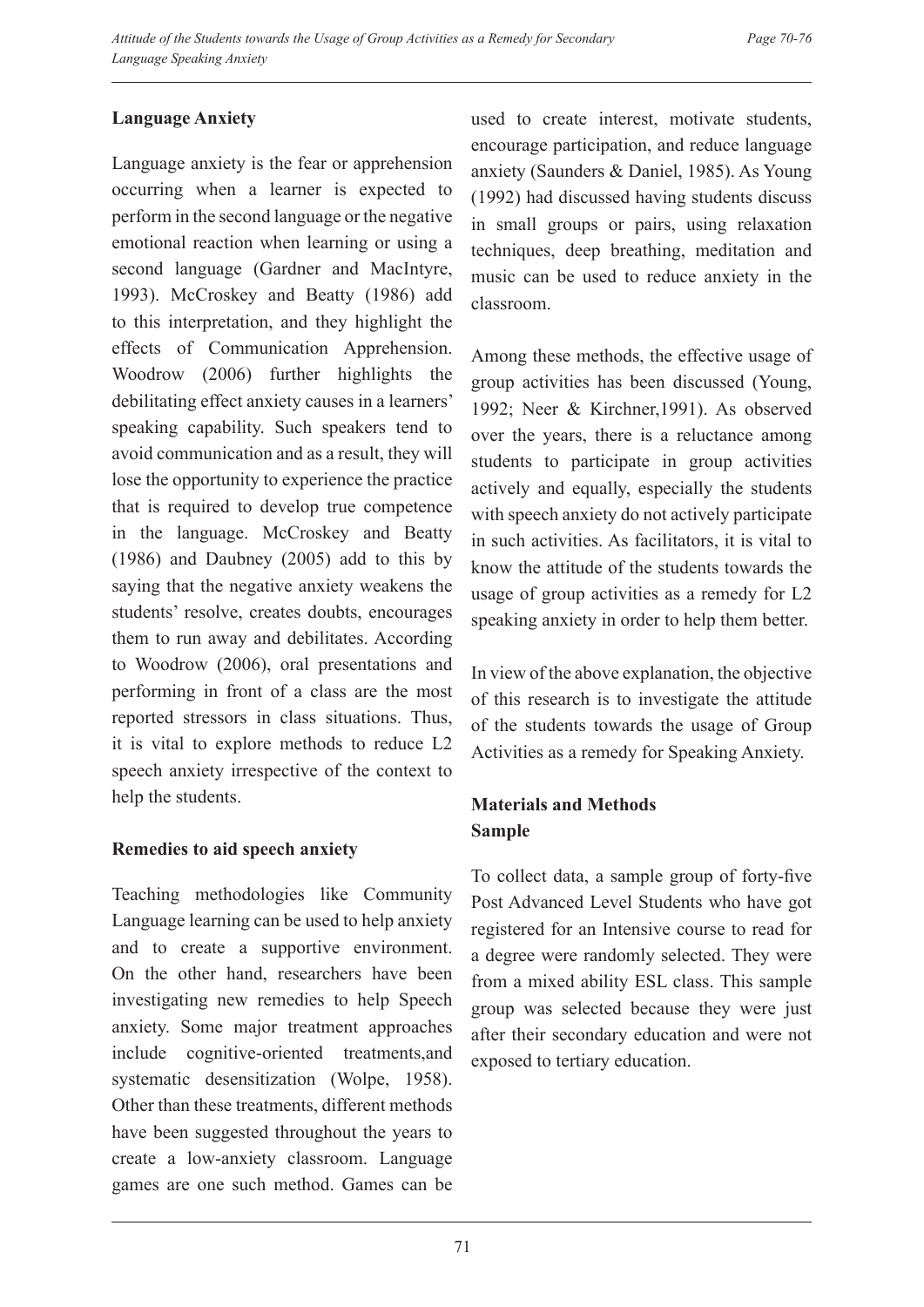### **Data collection**

Questionnaires and observations were used as the data gathering tool. Initially a questionnaire to study their attitude towards L2 speaking was given. Then within a time span of three weeks both group and individual speaking activities were conducted during their Communication Skills module. Within three weeks, group activities like roleplays, mini presentations, group discussions and debates were used. On the other hand, individual speaking activities like "Be a celebrity" in which students impersonated one of their favourite celebrities and were asked to give opinions. Questionnaires were given at the end of each week to investigate the students' response towards L2 speaking and the use of group activities in speaking.

#### **Data analysis**

Their participation, behavior and the results from the questionnaire which analyzed their anxiety level facilitated in investigating the attitude of the students towards group activities as a remedy to aid L2 language anxiety in speaking. Both qualitative and quantitative data were analyzed using SPSS and basic data analysis techniques were applied.

# **Results and Discussion Quantitative data analysis**

The results of the quantitative data were analyzed using percentages of the responses. Initially the background to L2 speaking was investigated by inquiring the usage of English at home, their medium of communication at school, their participation for in-class speaking activities and in-class speaking activities at school (Figure 1).

# **Figure 1.**

*Percentage use of L2 at home*



According to Figure 2, it is revealed that 31.1% students use English at home and 68.9% do not use L2 at home. This reveals that the sample group does not have a strong background to L2 speaking at home because the majority of them use the vernacular as the method of communication at home.

### **Figure 2:**

#### *Medium of Communication at school*



Figure 2 indicates the medium they have used in their secondary education. As can be seen, a very low percentage (11.1%) has followed their secondary education in English medium. Significantly out of them, 8% percent stated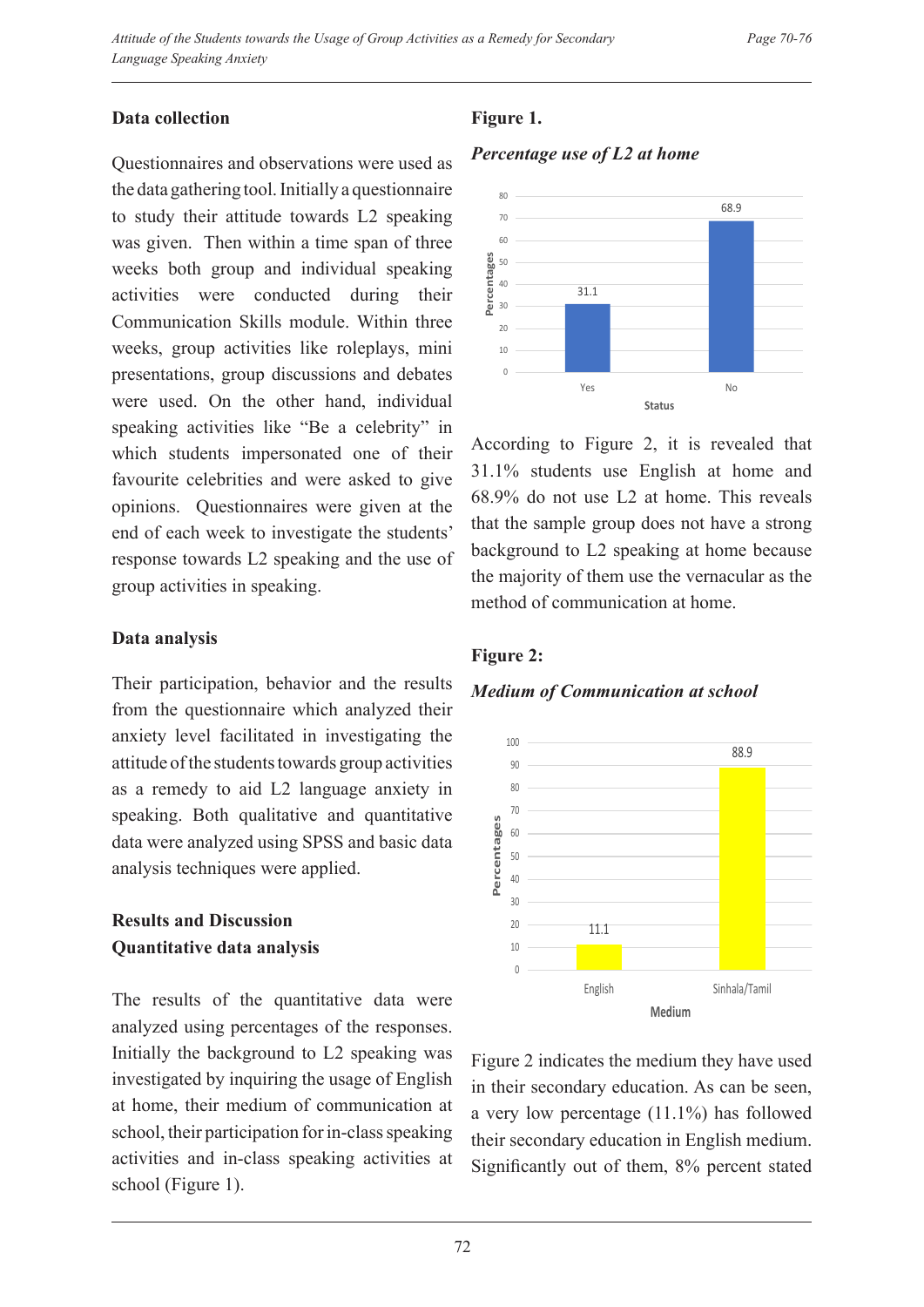that they have situational anxiety. This highlights that the majority (88.9%) does not have a strong background to L2 speaking at school. This argument was further established by their in-class participation for L2 speaking activities at school.

### **Figure 3.**

### *In-class participation for speaking activities*



As per Figure 3, participation for L2 speaking is not at a satisfactory level. 82.2% of the students have said that they have never or very rarely participated in speaking activities. In Sri Lankan education, though English is considered as a main subject, their active participation is very low. This can be identified as one factor which adds to the anxiety levels of the students

# **Figure 4.**

#### *In-class speaking activities*



Quantitative data presented in Figure 4 further highlights the lack of exposure students have got to L2 speaking. 57.8% of them said they hardly had in-class speaking activities at school. This is another important finding because these students have been exposed to English for almost thirteen years as mentioned earlier, and the majority has not done much speaking activities during their secondary education. This can be another reason which adds to the anxiety levels of the students. This argument was further justified by past survey. According to Onwuegbuzie, Bailey and Daley (1991) students who had not followed any foreign language had higher levels of foreign language anxiety than their more languageexperienced friends.

Thus it can be hypothesized that the sample group does not have a strong background to L2 speaking. Past survey (Daubney, 1995) discusses the positive effects of introducing a foreign language to primary school children. Despite having L2 included in their school curriculum, the majority was afraid of L2 speaking. This brings into light the dire need of helping the students.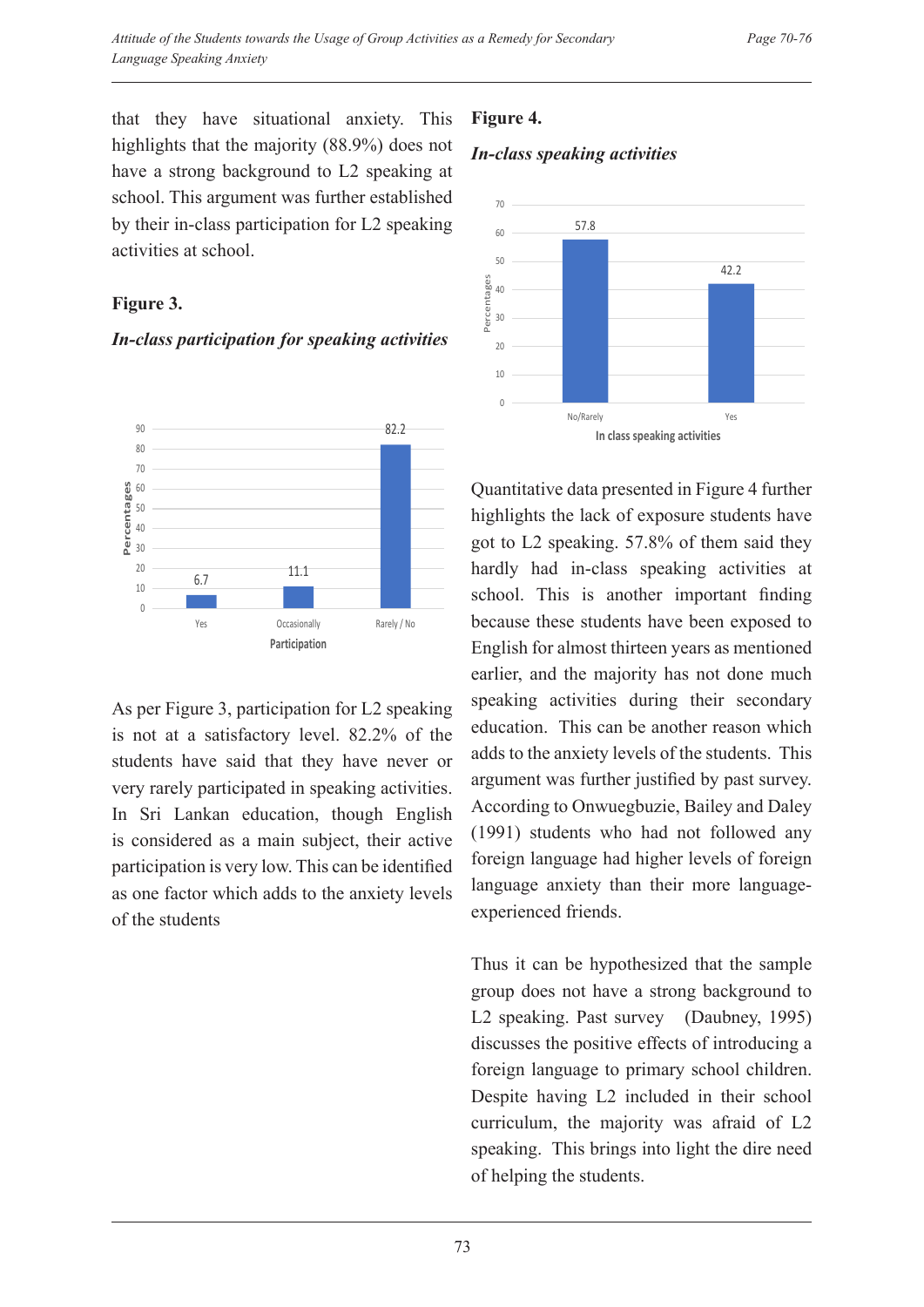Their opinion on the group activities has not changed; they preferred group activities. There was a slight difference in their attitude towards speaking as they said they used L2 for the first time in front of an audience. This highlights the lack of opportunities they have got at school level. As Attanayake (2020) discusses, teaching in South Asian countries are exam –oriented and paper-pencil based. As a result, productive skills are being neglected. So, due to lack of exposure and their attitude, the students have got detached from English speaking and on the other hand it had added to their L2 speaking anxiety levels.

### **Percentages of attitude towards L2 speaking**

The study continued for three weeks and their attitude towards L2 speaking was monitored. At the end of two weeks, students involved in seven group activities. Some revealed that they spoke in English in front of an audience for the very first time. 7% of the students stated that speaking is difficult due to linguistic difficulties. At the initial questionnaire 76% of them said that they did not like individual speaking activities at all. At the end of the second week, they did an individual speaking activity called, "Be a Celebrity" which was a prepared, fun speech. Interestingly 54% said they liked this activity, but overall, their preference was for group activities because their teammates have helped and motivated them. At the end of this week, a drop in the attendance was observed, noticeably on the day of the mini presentation.

### **Figure 5.**

#### *Attitude towards L2*



According to Figure 5, during the first week, majority of the students (86.7%) has said they are afraid of L2 speaking. At the end of two weeks, 56.5% of the students said they are afraid of L2, and during the last week it has dropped to 38.7%. In comparison of the two proportions, it was found that percentage of afraid of L2 speaking in week 2 is significantly lower ( $p= 0.004$ ) than that of week 1. Also the proportion of afraid of L2 speaking at week 3 is also significantly lower than that at week 2 at 10% level. At the beginning, only a minority of the students (13.3%) has said they are not afraid of L2 speaking. Over the two weeks, the percentage of the students who said they were not afraid of L<sub>2</sub> speaking has increased. (61.3%). When analyzing the above data, a change in their attitude towards L2 Speaking can be noticed. The percentage of students who were afraid of L2 speaking has decreased.

According to the quantitative data, a change can be seen in their attitude towards L2 speaking, but towards the end of three weeks there was a drop in the attendance as illustrated in Figure 5.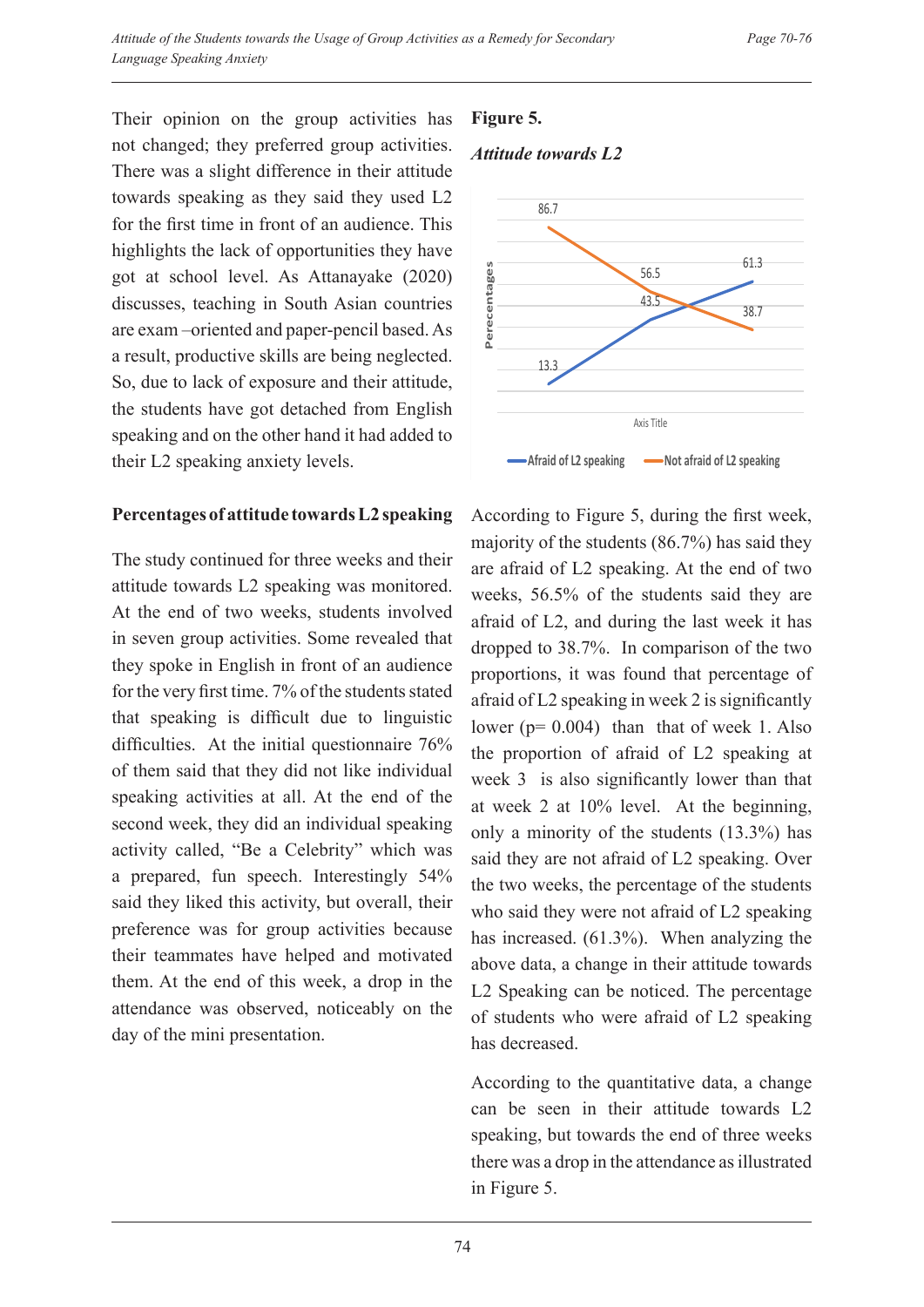When comparing the proportions displayed in figure 5, it is evident that the number of students who were afraid of speaking have decreased even though there is a drop in the attendance. As mentioned by the students the group activities in the ESL classroom have helped the students to make an effort to speak as they were supported by everyone.

# **Analysis of qualitative data**

As discussed in the previous section, there was a change in their attitude towards L2 speaking, but when evaluating their speaking, it was observed that they still had symptoms of speech anxiety. Some common symptoms they had were trembling when speaking, not maintaining eye contact with the audience, stuttering, using filling words, sweating and keeping their hands in the pocket. When observing the discussions within the group, it was noticed that majority switch to L1 when the facilitator is not around. This is an interesting finding where the students choose to switch to L1, irrespective of the constant reminders not to use L1 in the class.

Furthermore, it was observed that fluent speakers took the lead in group discussions, and they were keen on supporting others. Individuals who had linguistic difficulties were assisted by the group members, and they were motivated to speak too.

# **Conclusions**

The findings of both qualitative and quantitative data proved that using group activitiy as a remedy to reduce anxiety in speaking has a positive impact. The students who have never spoken in front of an audience were given the opportunity to make an effort. When the facilitator was not around, the students used to switch to L1 and thus it is necessary to closely monitor the students to get the full benefit of group activity. Furthermore, there has to be an attitudinal change which should be inculcated from primary and secondary education. If not, the exposure they got for English during their primary and secondary education will not be used well.

As for the findings, the priority given to this productive skill is very low during the secondary education. Majority (57.8%) has said they had in - class speaking activities very rarely. In fact, speaking has been neglected as this skill is not tested in the exambased curriculum. Though the student had a positive attitude towards group activities, it is necessary to closely monitor the student's activities to get the full benefit of L2 group activities.

It was also revealed that exposure they have got for L2 speaking during their secondary education is very low. It can be suggested that the school curriculum should be designed to give students more opportunities to communicate using L2 starting from primary education irrespective of the medium they study. In fact, speaking skills should be tested during exams and that will create some interest in the students to speak and improve L2.

# **Acknowledgement**

Firstly, I would like to extend my gratitude to the Management of SLIIT for providing us the opportunity to engage in research work. Secondly, I wish to thank Dean of the Faculty / General Chair, Dr. Malitha Wijesundara and the organizing committee of SICASH 2020